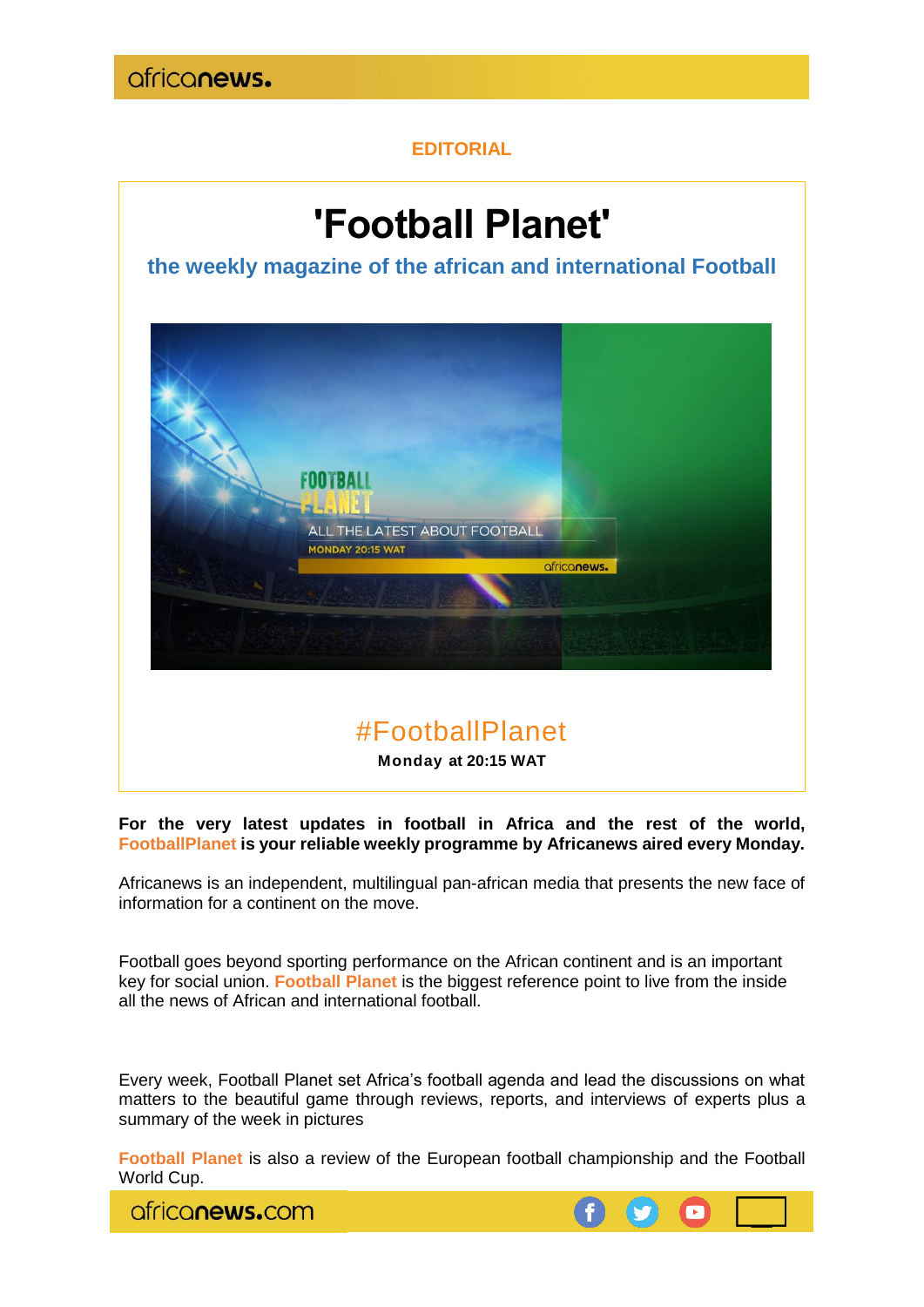### africanews.

With **Football Planet**, Africanews take you every season and step by step in the heart of the main competitions of the continent: the qualifiers, the rankings, the summaries of the matches as well as the winners.



**About Wahany J. Sambou Contract Contract Contract Contract Contract Contract Contract Contract Contract Contract Contract Contract Contract Contract Contract Contract Contract Contract Contract Contract Contract Contrac** 

[#F](https://twitter.com/hashtag/TheMorningCall?src=hash)ootballPlanet [@africanews](https://twitter.com/africanewsfr)



Wahany is a senior journalist from Senegal and presents the **Sport** magazine on 'The Morning Call'.

**Football Planet**

Journalist for more than a decade, Wahany worked for radio and press, respectively at Océan Fm and Radio Sénégal during four years, also with the Senegalese daily newspaper Le Soleil during six years.

Wahany holds a post-graduate degree in journalism and a Master's degree in Information and Communication from the Centre d' Etudes des Sciences et Techniques de l' Information (CESTI) in Sénégal.

#### Follow us on Twitter **[@africanews](https://twitter.com/africanews) and @euronews\_group**

For further information, please contact:

**Press office Editorial** Solange Bodiong Chauwin François Chignac Communication officer **Director of Editorial Development t** + 242 06 460 86 98 **t** +242 06 996 00 88 [solange.bodiong-chauwin@africanews.com](mailto:solange.bodiong-chauwin@africanews.com) [francois.chignac@africanews.com](mailto:francois.chignac@africanews.com)

.

Euronews Group press office: Lydie Bonvallet t+33 (0)4 28 67 05 3[5 lydie.bonvallet@euronews.com](mailto:lydie.bonvallet@euronews.com) [@euronews\\_group](https://twitter.com/euronews_group)

africanews.com